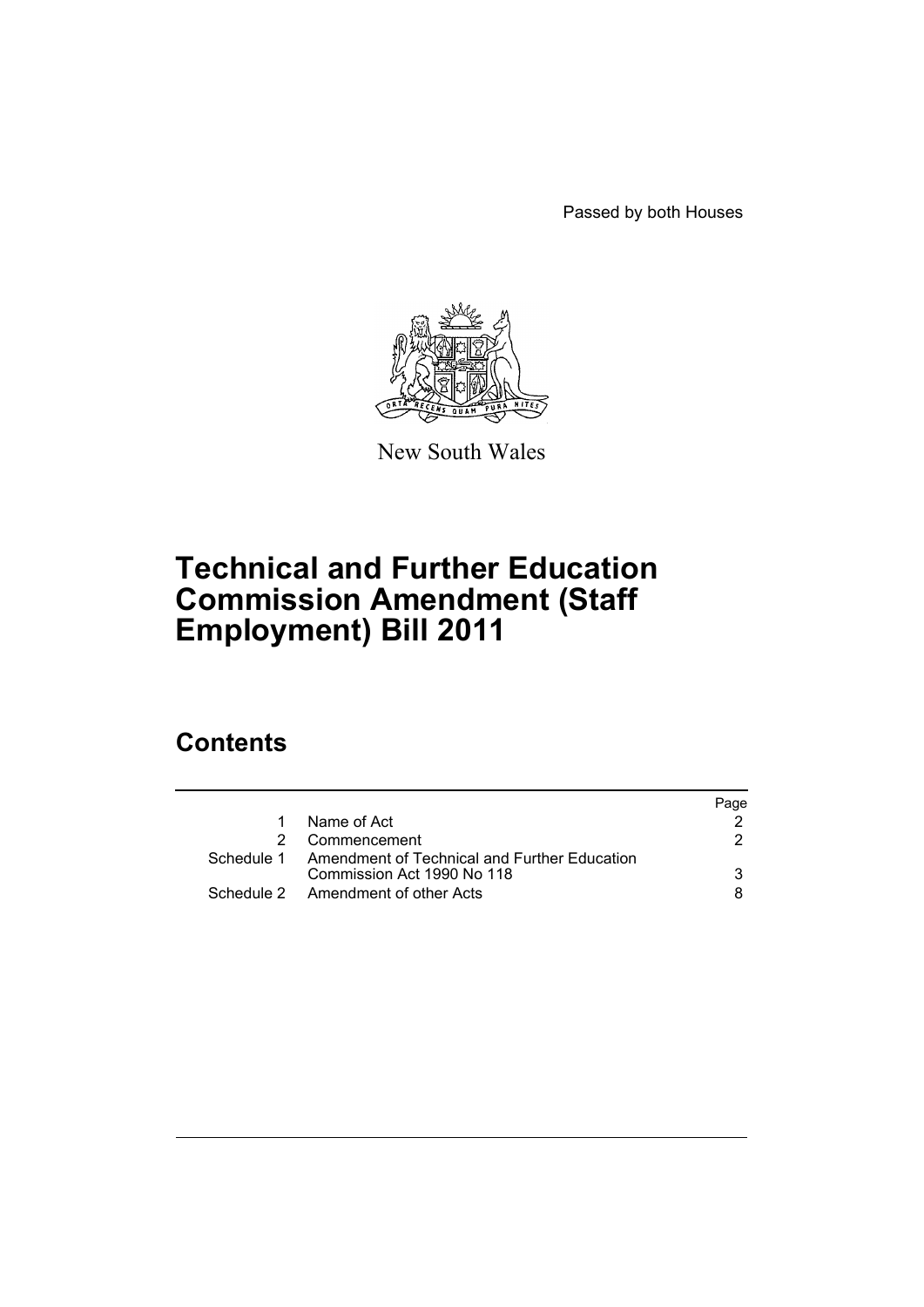*I certify that this public bill, which originated in the Legislative Assembly, has finally passed the Legislative Council and the Legislative Assembly of New South Wales.*

> *Clerk of the Legislative Assembly. Legislative Assembly, Sydney, , 2011*



New South Wales

# **Technical and Further Education Commission Amendment (Staff Employment) Bill 2011**

Act No , 2011

An Act to amend the *Technical and Further Education Commission Act 1990* with respect to the employment of staff; and for related purposes.

*I have examined this bill and find it to correspond in all respects with the bill as finally passed by both Houses.*

*Assistant Speaker of the Legislative Assembly.*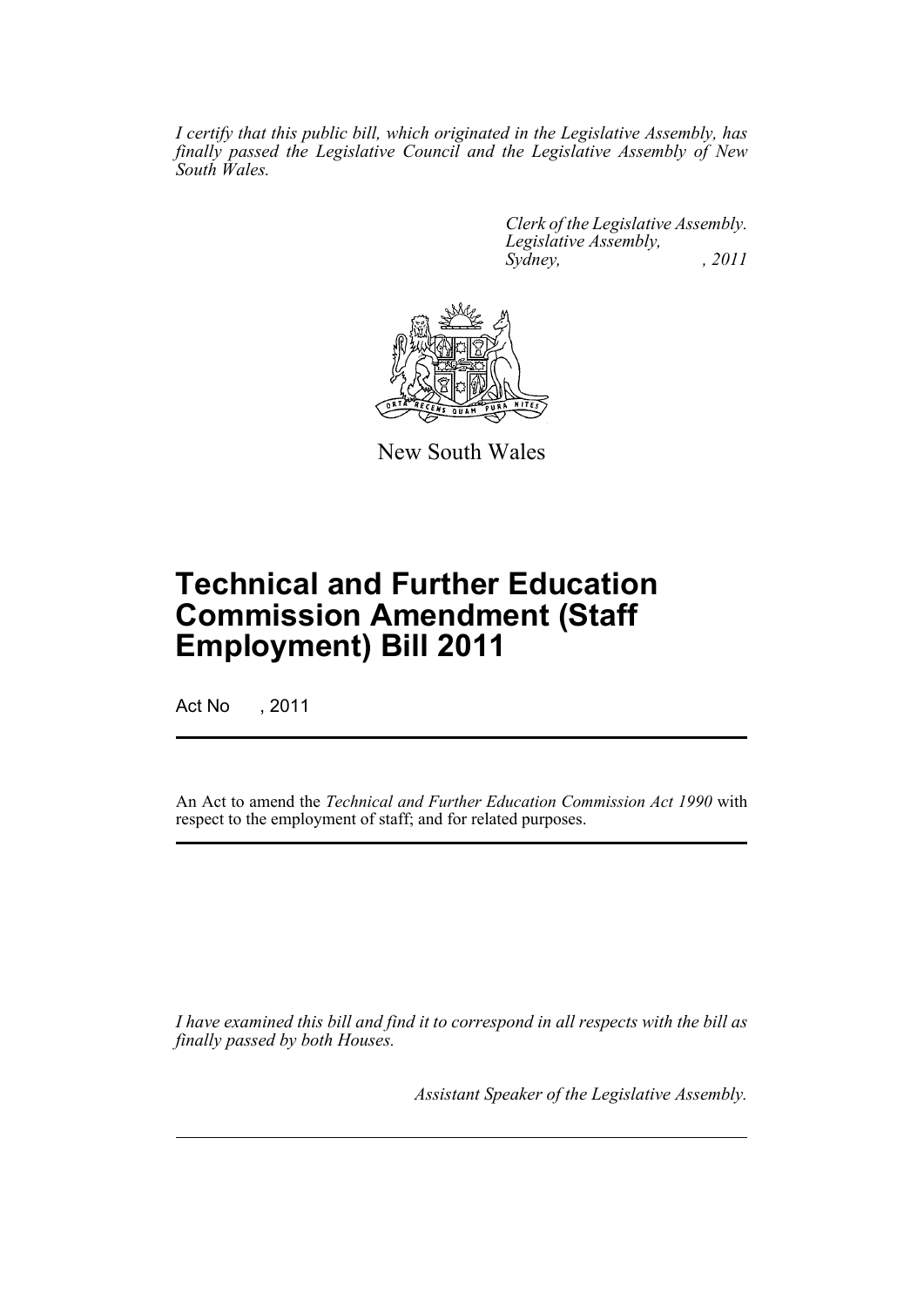#### <span id="page-2-0"></span>**The Legislature of New South Wales enacts:**

## **1 Name of Act**

This Act is the *Technical and Further Education Commission Amendment (Staff Employment) Act 2011*.

## <span id="page-2-1"></span>**2 Commencement**

This Act commences on a day or days to be appointed by proclamation.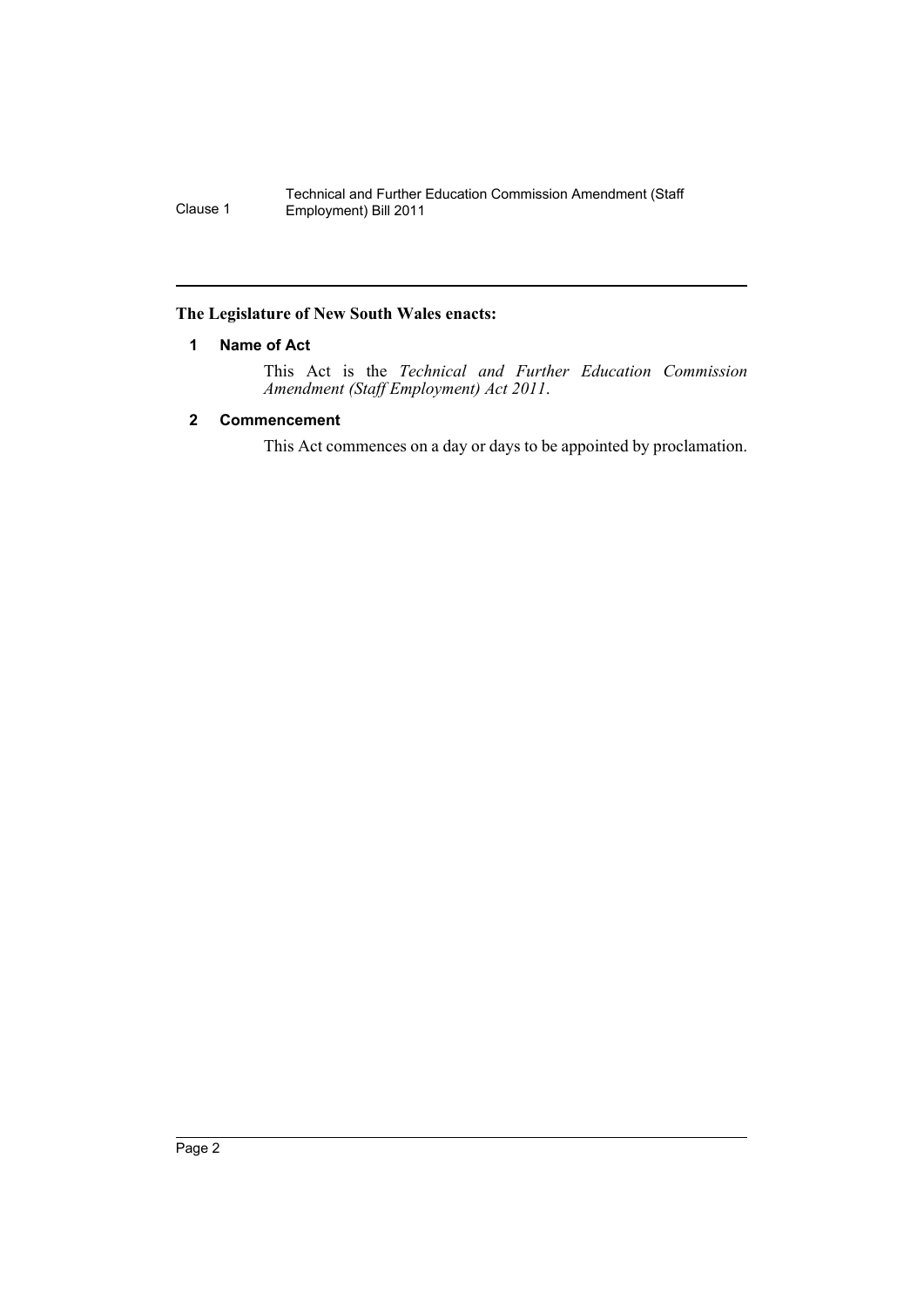Amendment of Technical and Further Education Commission Act 1990 No 118 Schedule 1

# <span id="page-3-0"></span>**Schedule 1 Amendment of Technical and Further Education Commission Act 1990 No 118**

## **[1] Section 3 Definitions**

Omit the definition of *appropriate Division Head* (including the note) from section 3 (1).

#### **[2] Section 3 (1), definition of "member of staff (or staff member)"**

Omit the definition. Insert instead:

*member of staff* or *staff member* means a member of staff of the TAFE Commission employed under section 15.

#### **[3] Section 5 Functions**

Omit section 5 (3) and the note to the subsection.

#### **[4] Sections 15–17**

Omit section 17. Insert instead:

#### **15 Employment of staff**

The TAFE Commission may employ such staff as it requires to exercise its functions.

#### **16 Salary, conditions etc of staff**

The TAFE Commission may fix the salary, wages and conditions of employment of its staff in so far as they are not otherwise fixed by or under any Act or law.

#### **17 Regulations relating to staff**

- (1) The regulations may make provision for or with respect to the employment of the staff of the TAFE Commission, including the conditions of employment and the discipline of any such staff.
- (2) Any such regulations relating to the conditions of employment or the discipline of staff:
	- (a) have effect subject to any relevant award made by a competent industrial tribunal and to any industrial agreement to which the Commission is a party, and
	- (b) have effect despite any determination of the Commission under section 16.

#### **[5] Section 19 Legal proceedings not to be brought**

Omit section 19 (1), (2) and (4).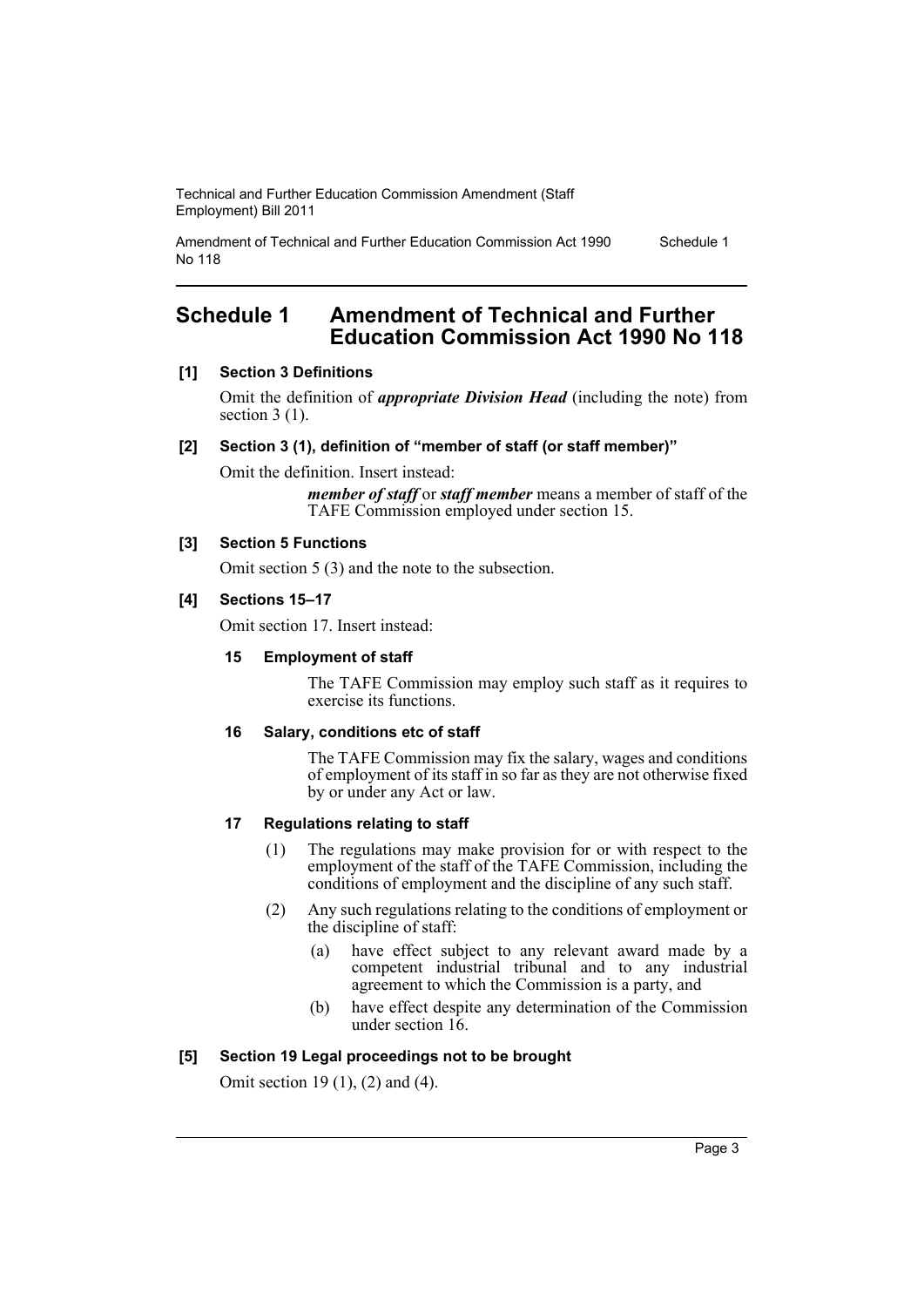Schedule 1 Amendment of Technical and Further Education Commission Act 1990 No 118

## **[6] Section 19 (3)**

Omit "in the TAFE Commission Division of the Government Service". Insert instead "on the staff of the TAFE Commission".

# **[7] Sections 20, 21, 21A (1)–(3), 21B (1) and (2) and 21C** Omit "appropriate Division Head" wherever occurring. Insert instead "TAFE Commission".

## **[8] Section 21 (b)**

Omit "the Division Head" wherever occurring. Insert instead "the TAFE Commission".

**[9] Section 21B Notification of serious offences committed by members of staff**

Omit section 21B (3).

- **[10] Section 22 Extended or long service leave** Omit section 22 (4).
- **[11] Part 6A Management of conduct and performance** Omit the Part.
- **[12] Part 6B Termination of employment of prohibited persons** Omit the Part.

## **[13] Schedule 4 Savings, transitional and other provisions**

Insert at the end of clause 1 (1):

*Technical and Further Education Commission Amendment (Staff Employment) Act 2011*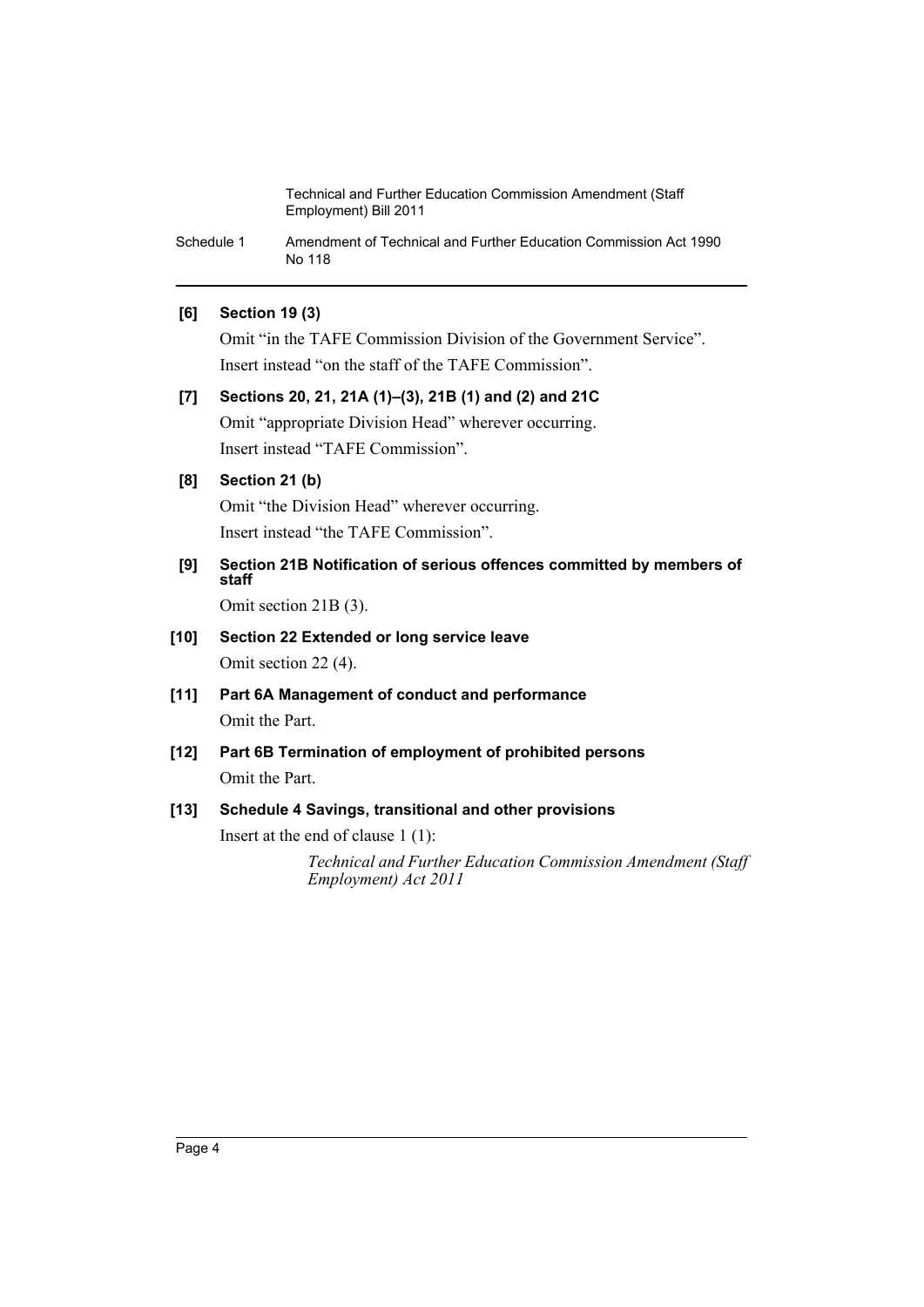Amendment of Technical and Further Education Commission Act 1990 No 118 Schedule 1

### **[14] Schedule 4, Part 5**

Insert after Part 4:

# **Part 5 Provisions consequent on enactment of Technical and Further Education Commission Amendment (Staff Employment) Act 2011**

#### **13 Definitions**

In this Part:

*commencement date* means the date on which section 15 was inserted by the *Technical and Further Education Commission Amendment (Staff Employment) Act 2011*.

*existing staff member* means:

- (a) a person who, immediately before the commencement date, was employed under Chapter 1A of the *Public Sector Employment and Management Act 2002* in the TAFE Commission Division of the Government Service, or
- (b) a person who:
	- (i) immediately before the commencement date, was employed in the Department of Education and Communities, and
	- (ii) in the opinion of the Director-General of the Department given in writing, was so employed primarily to assist the TAFE Commission in the exercise of its functions, and
	- (iii) was not so employed under Part 3.1 of the *Public Sector Employment and Management Act 2002*.

*transferred staff member* means an existing staff member who is transferred to the employment of the TAFE Commission by operation of clause 14.

*transitional period*, in relation to a transferred staff member, means whichever is the shorter of the following periods:

- (a) the period of 12 months beginning on the commencement date,
- (b) the period beginning on the commencement date and ending immediately before the date on which an enterprise agreement (within the meaning of the *Fair Work Act 2009* of the Commonwealth) first takes effect in relation to the staff member.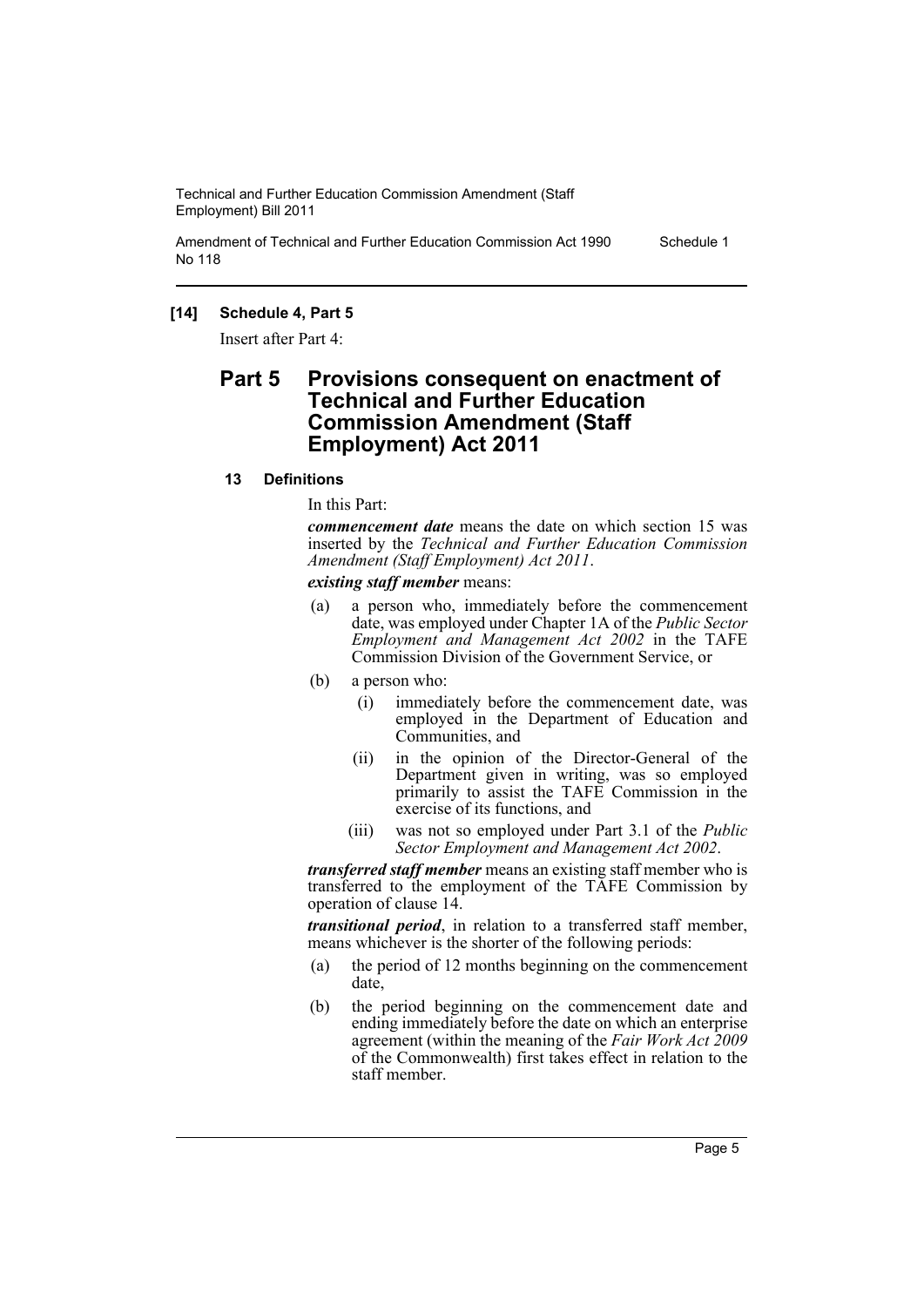Schedule 1 Amendment of Technical and Further Education Commission Act 1990 No 118

#### **14 Transfer of existing staff members to employ of TAFE Commission**

On the commencement date, each existing staff member is transferred to the employment of the TAFE Commission.

#### **15 Employment arrangements for transferred staff members**

- (1) The TAFE Commission is to take such action as is available to it as an employer of a transferred staff member to ensure that the provisions of this clause are implemented.
- (2) During the transitional period, the employment of a transferred staff member with the TAFE Commission is to be on the same terms and conditions relating to the following matters as applied immediately before the commencement date to the person's employment as an existing staff member:
	- (a) hours of work,
	- (b) salary,
	- (c) shift, overtime and penalty rates,
	- (d) allowances,
	- (e) leave (other than extended leave or long service leave).
- (3) A transferred staff member:
	- (a) retains any rights to annual leave, extended or long service leave, sick leave, and other forms of leave, accrued or accruing in his or her employment as an existing staff member, and
	- (b) is not entitled to receive any payment or other benefit merely because the member ceases to be in the employment from which the member was transferred, and
	- (c) is not entitled to claim, both under this Act or any other Act, dual benefits of the same kind for the same period of service.
- (4) Without limiting subclause (3), a transferred staff member is not, despite any other provision of this or any other Act, entitled to elect, because of that transfer, to be paid the money value of any extended or annual leave that the member accrued in the employment from which the member was transferred.

#### **16 Jurisdiction of Industrial Relations Commission**

(1) On and from the commencement date, the Industrial Relations Commission has no jurisdiction to determine an industrial matter (within the meaning of the *Industrial Relations Act 1996*) relating to a member of staff if: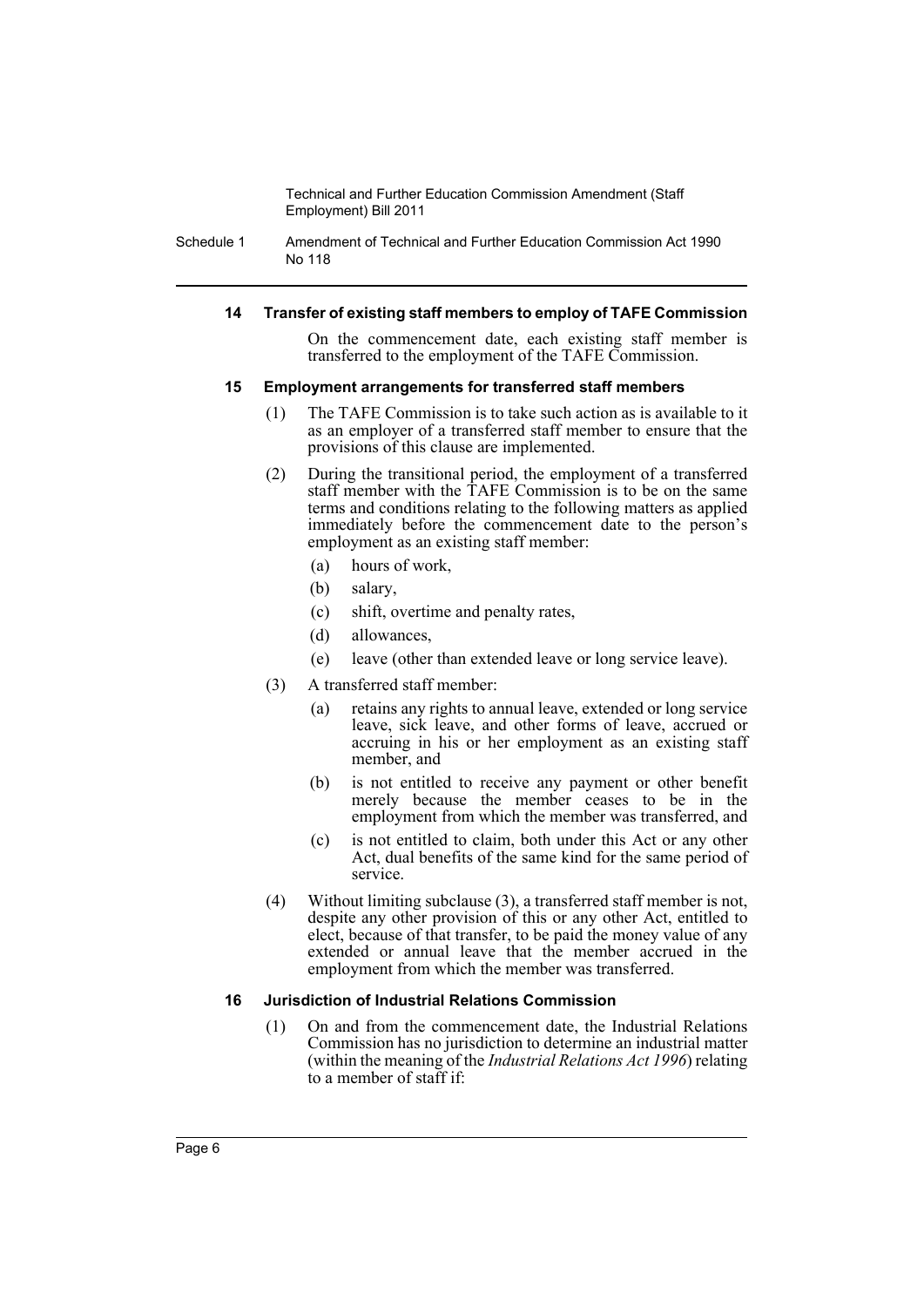Amendment of Technical and Further Education Commission Act 1990 No 118 Schedule 1

- (a) the *Fair Work Act 2009* of the Commonwealth has excluded the application of State industrial laws (within the meaning of section 26 of that Act) in relation to the matter, or
- (b) the matter is an appeal to which Part 7 of Chapter 2 of the *Industrial Relations Act 1996* applies.
- (2) This clause does not affect the jurisdiction of the Industrial Relations Commission in relation to a matter that is the subject of an application under section 146B of the *Industrial Relations Act 1996*.